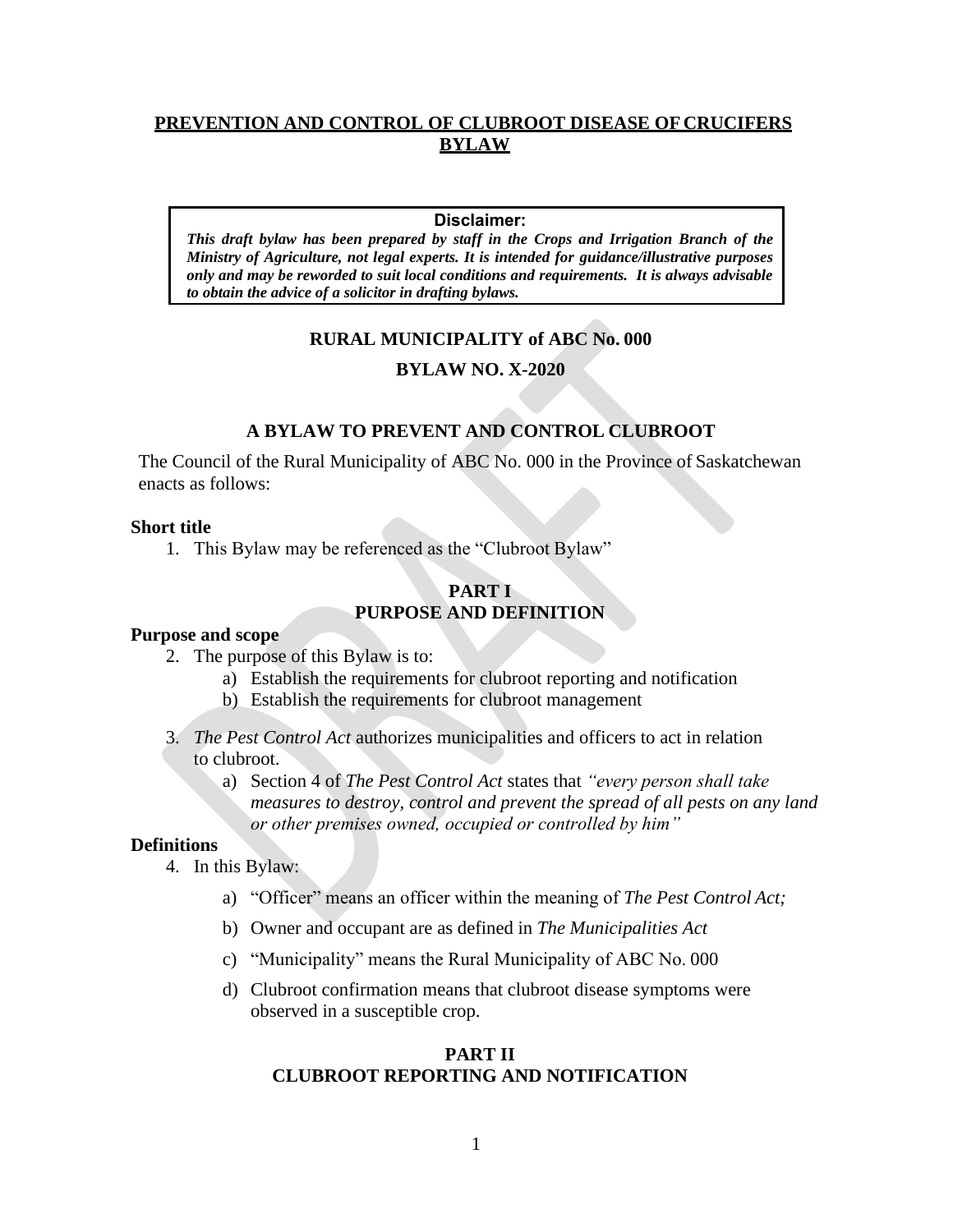- 5. Every owner(s) or occupant(s) of any land in the Municipality shall notify the Municipality in which the land is located of the presence of clubroot, within 30 business days of becoming aware of the same.
- 6. Notification of the presence of clubroot shall be in writing (email or postal mail) and submitted to the office of the Rural Municipality of ABC No. 000.
- 7. Where the officer believes that a person has contravened any provision of this Bylaw, a Bylaw Violation Notice may be served either personally or by mailing or leaving same at the last known address.
- 8. The Bylaw Violation Notice shall be in Schedule "1", attached to and forming part of this Bylaw.
- 9. The Bylaw Violation Notice shall be deemed to have been served:

a) on the expiration of 24 hours after it is posted, if the notice is mailed; b) on the day of actual delivery, if the notice is served personally; or c) on the business day following the transmission, if given by facsimile.

10. In lieu of prosecution, the person who has contravened the provisions of this Bylaw may pay a fine in the amount of \$ which shall be indicated on the Bylaw Violation Notice.

# **PART III CLUBROOT MANAGEMENT**

- 11. Every owner(s) and occupant(s) of any land where clubroot has been identified through notification within the Municipality as per Part II or by any other means shall take measures to manage and prevent the spread of clubroot.
- 12. As required by the officer, the owner(s) and occupant(s) of any clubroot infested land shall develop a Clubroot Management Agreement with the assistance of an agrologist currently practicing with the Saskatchewan Institute of Agrologists in accordance with Policy No. XXXX.
- 13. The owner(s) and occupant(s) of any clubroot infested land within the Municipality shall provide the officer with the Clubroot Management Agreement within 30 business days. The officer will ensure that the Clubroot Management Agreement meets the minimum requirements of *The Saskatchewan Clubroot Management Plan* and will execute the agreement with the owner(s) and occupant(s).
- 14. When a formal agreement between the owner(s) and occupant(s) and the officer cannot be reached, the officer shall write an order as per Section 19 of *The Pest Control Act*.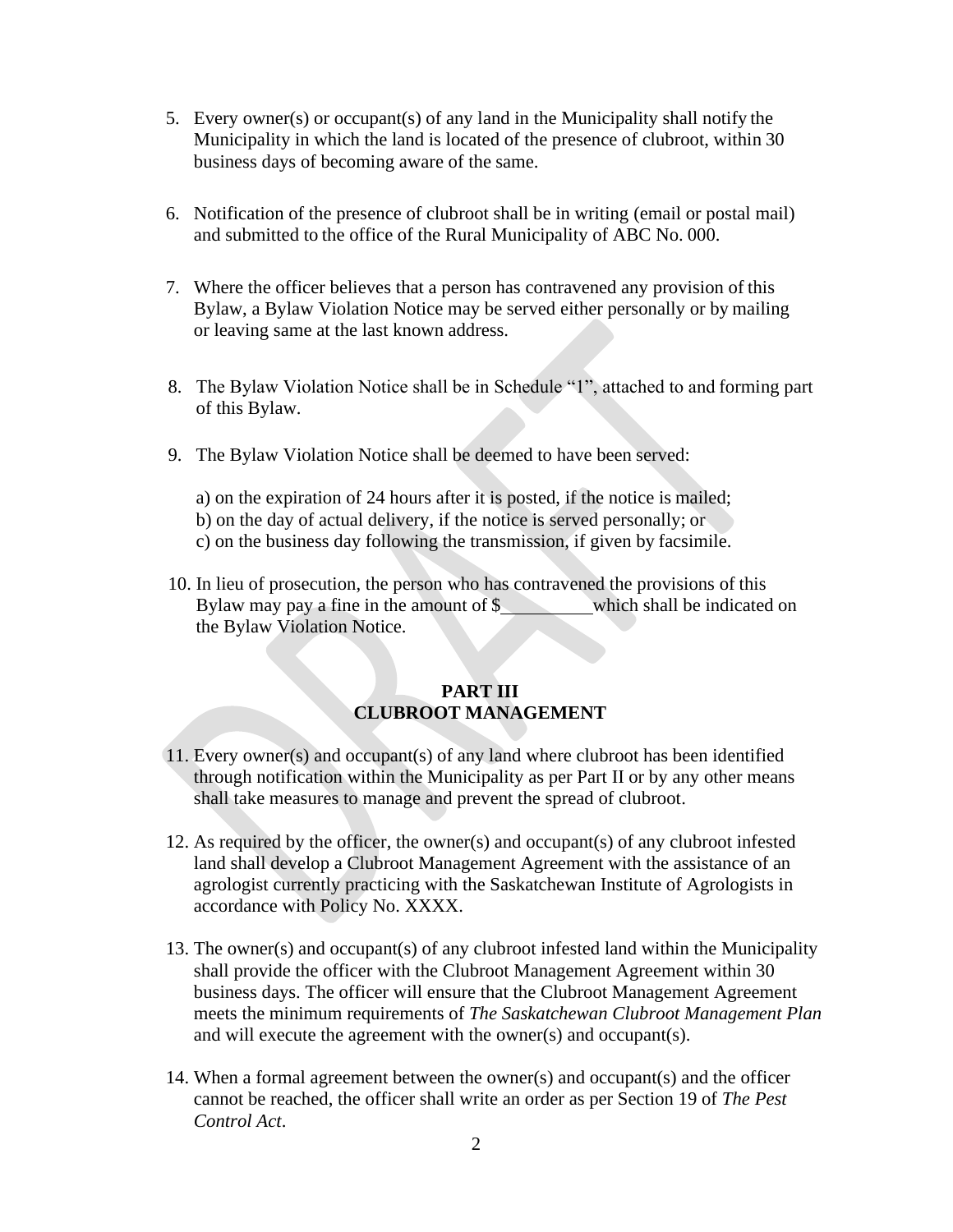Mayor / Reeve

[SEAL]

Clerk / Administrator